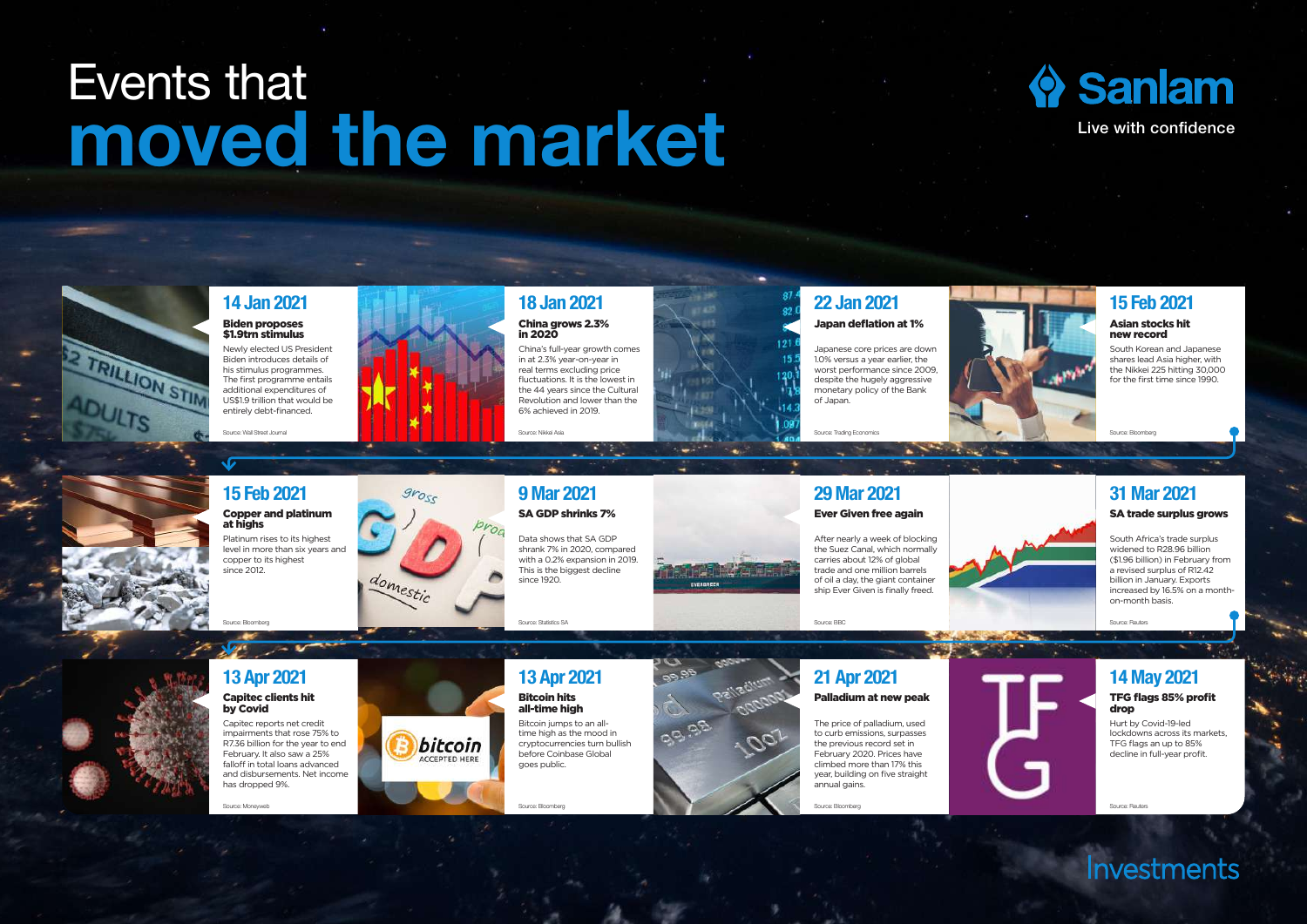# Continued ...



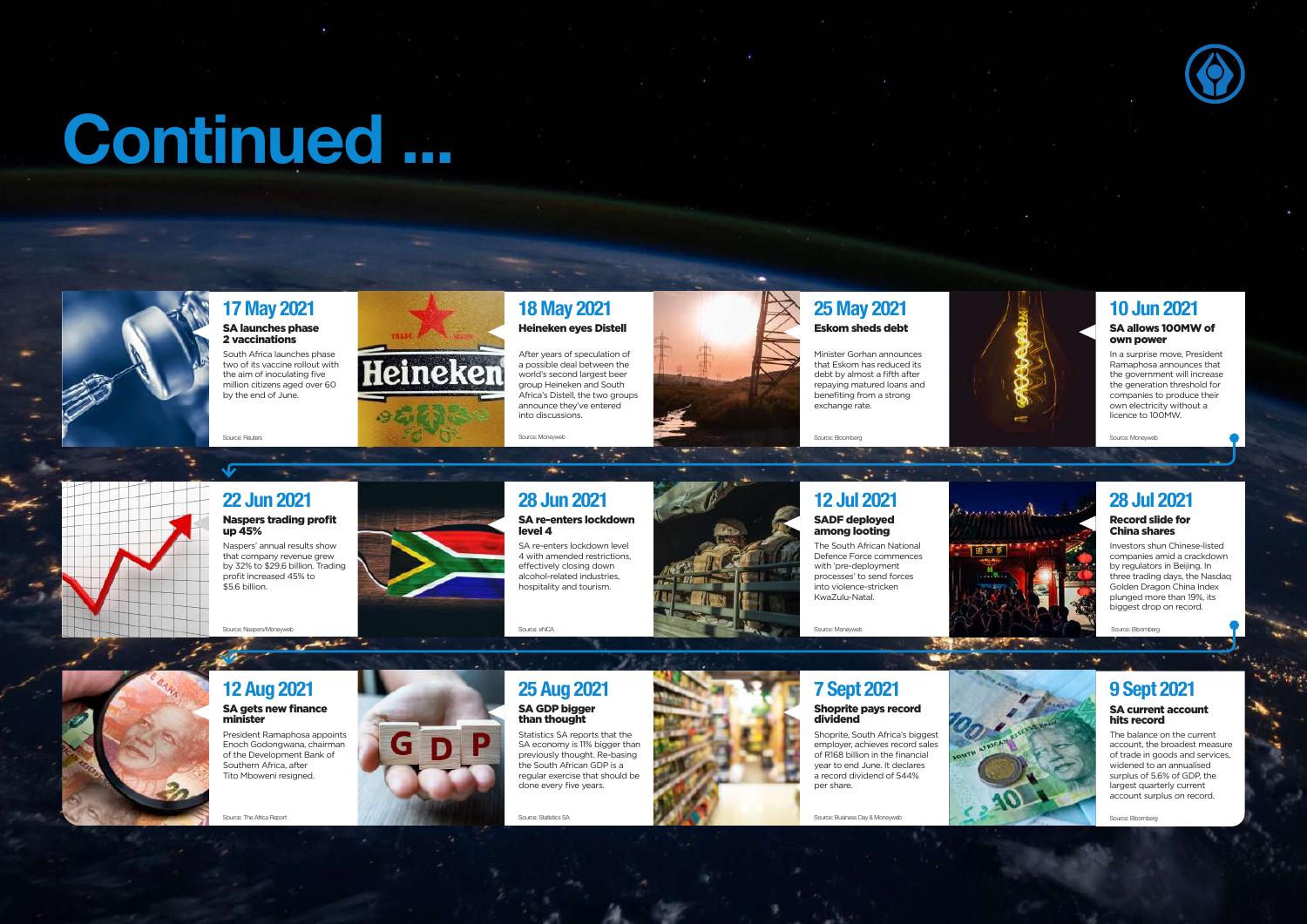# Continued ...



### 20 Sept 2021 Evergrande at precipice

Emerging markets sink with a 3.3% dive in Hong Kong leading declines as real estate giant China Evergrande hits 11-year lows, staring down a fast approaching debt repayment deadline.

Source: Reuters



## 20 Sept 2021

Retailer confidence at 7-year high

Improved sales volumes seen by food and beverages and hardware retailers in Q3 2021 lead the increase in retailer confidence to a seven-yearhigh of 56. The long-term average is 39 points.

Source: BER Survey



27 Sept 2021

#### Oil at 3-year high

Brent crude oil nears a 3-year high close to the \$80/barrel level as supply struggles to keep up with the rising demand for oil.

Source: Bloomberg



#### 28 Sept 2021 SA fiscus out of red

South Africa records its first quarterly primary budget surplus since 2018 – for Q2 2021. The government's primary balance swings to a surplus of R9.8 billion, or 0.6% of GDP.

Source: Bloomberg



### 4 Oct 2021 Facebook takes a hit

A Facebook outage leads to the share price plummeting 4.9%, adding to a drop of about 15% since mid-September when WSJ revealed that Facebook knew about the harmful effects of its products.

Source: Bloomberg



#### 10 Nov 2021 US inflation at 6.2%

The US consumer price index soars 6.2% from a year ago — the biggest 12-month jump since 1990.

Source: AP News

#### 15 Nov 2021 Heineken to buy Distell

Heineken NV offers to buy

South African wine and spirits maker Distell Group Holdings NV for 2.2 billion euros.

Source: Bloomberg



#### 15 Nov 2021 JSE tops 70 000

The JSE closes at a new record high of 70 091 points. Retail giant Shoprite Group ends the day as the top performing stock, after surging almost 7% to a 52-week high.

Source: Moneyweb

18 Nov 2021 SA repo rate 3.75% The South African Reserve Business

Bank announces that the repo rate will increase by 25 basis points to 3.75%, on the back of rising inflation. This means that the prime lending rate increases to 7.25%.

Source: SA Reserve Bank